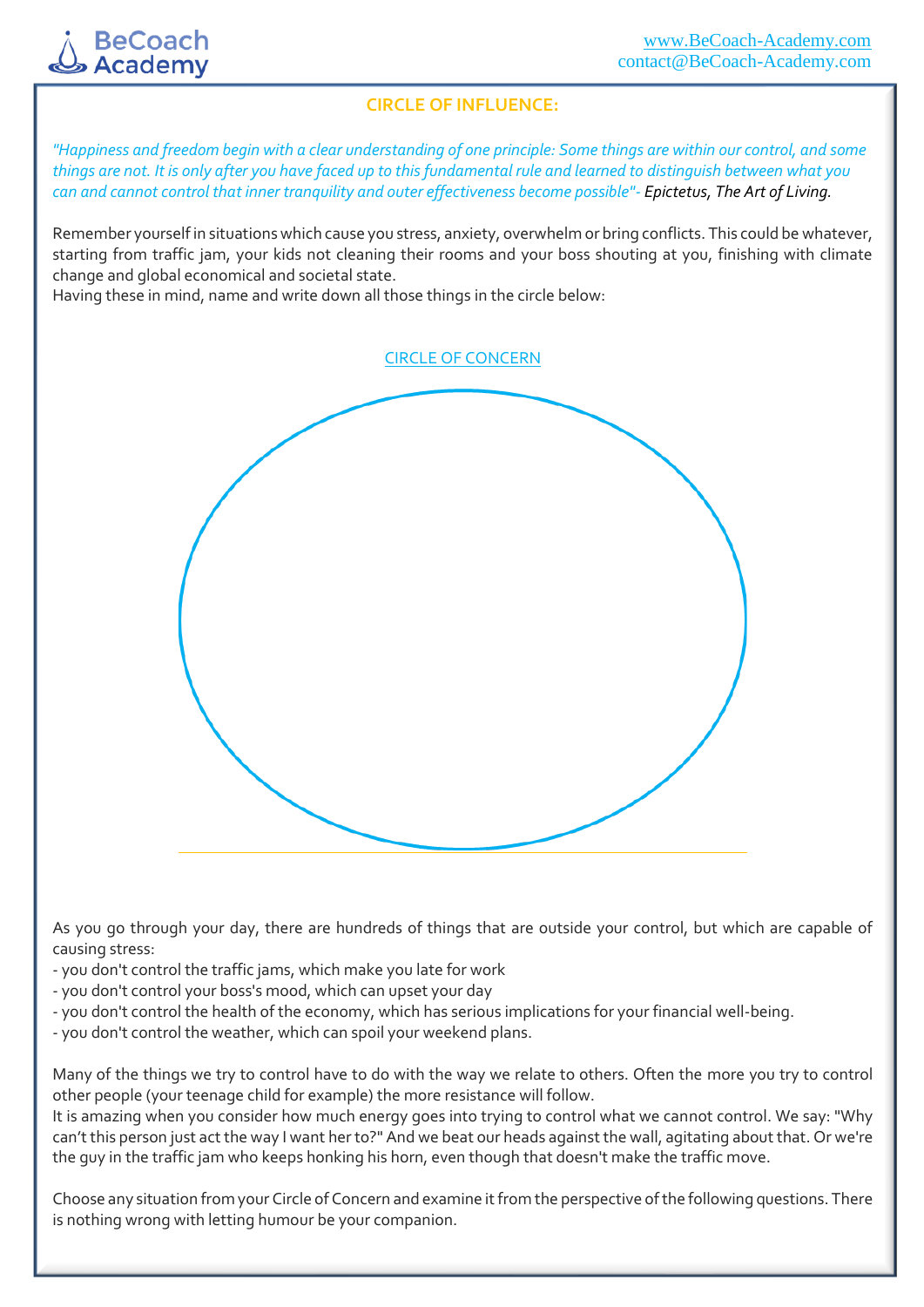

Ask three questions in the following sequence:

- 1. What don't I control in this situation? (Make a list of everything that comes to your mind including other people's attitudes and actions.)
- 2. What am I currently trying to control? (Make the list of items that you are currently attesting to control even if those things are also in the list of the things you don't control)
- 3. What could I control that I'm not presently controlling? (Make a list of what you might control that you have not before considered. Often, these will show up in a flash of insight)

In the Circle of Influence write down all those things which you can either control or influence.



Your degree of proactivity can be assessed by realising how where you focus most of your energy, in the Circle of Concern, with all those things you can do nothing about. Or focus your energy, meaning acting upon those things you can have control over or influence in any way. Proactive people focus their efforts in the Circle of Influence. They work on the things they can do something about. The nature of their energy is positive, enlarging and magnifying, causing their Circle of Influence to increase.

Reactive people, on the other hand, focus their efforts in the Circle of Concern. Their focus results in blaming and accusing attitudes, reactive language and increased feelings of victimisation. The negative energy generated by that focus, combined with neglect in areas they could do something about, causes their Circle of Influence to shrink.

When you place your focus on what you can control, rather than what you can't control, new avenues open. You may be surprised to find that you then start influencing factors that you thought were beyond your grasp.

Resource: Stephen Covey "7 Habits of Highly Effective People"